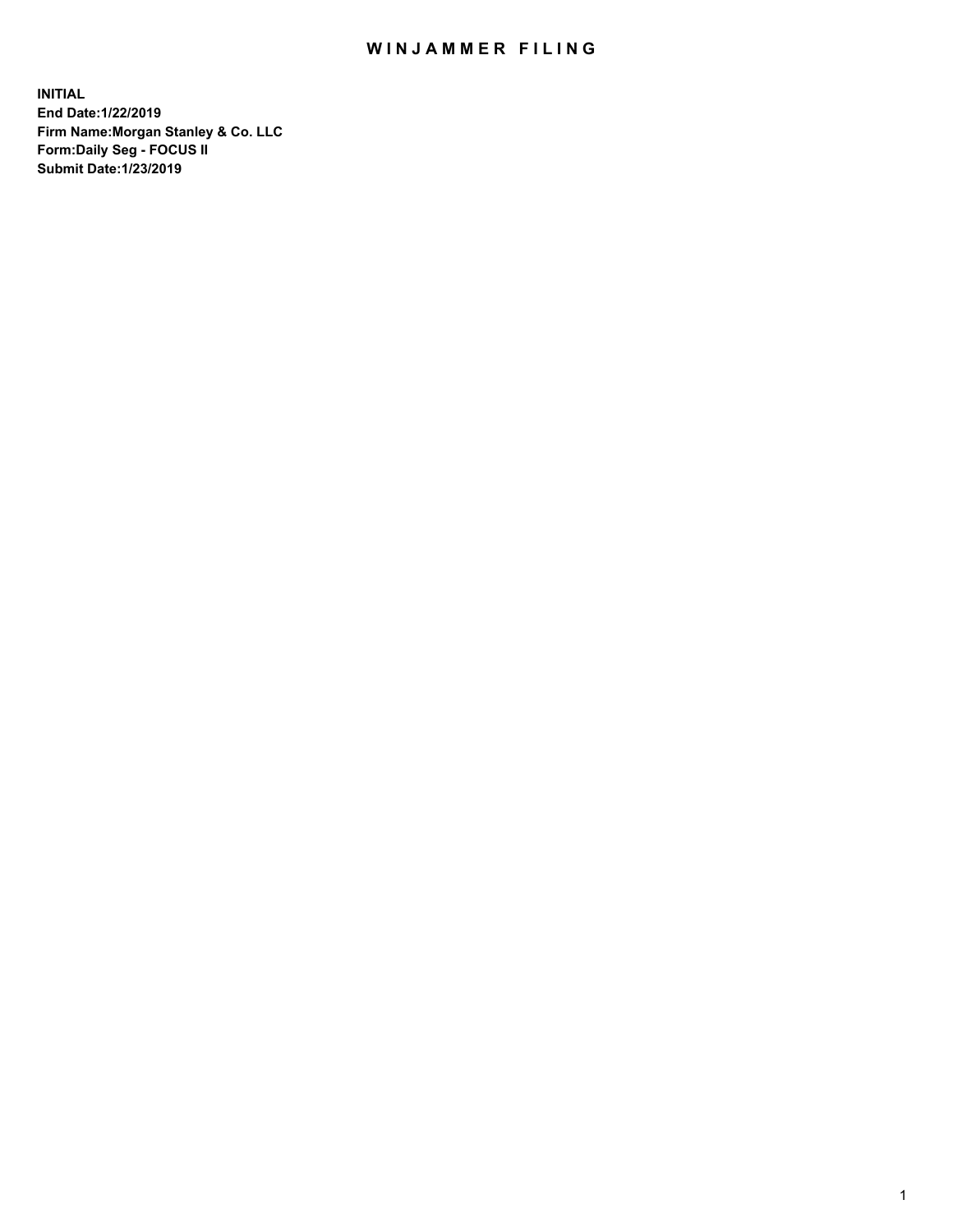**INITIAL End Date:1/22/2019 Firm Name:Morgan Stanley & Co. LLC Form:Daily Seg - FOCUS II Submit Date:1/23/2019 Daily Segregation - Cover Page**

| Name of Company                                                                                                                                                                                                                                                                                                                | Morgan Stanley & Co. LLC                               |
|--------------------------------------------------------------------------------------------------------------------------------------------------------------------------------------------------------------------------------------------------------------------------------------------------------------------------------|--------------------------------------------------------|
| <b>Contact Name</b>                                                                                                                                                                                                                                                                                                            | <b>Ikram Shah</b>                                      |
| <b>Contact Phone Number</b>                                                                                                                                                                                                                                                                                                    | 212-276-0963                                           |
| <b>Contact Email Address</b>                                                                                                                                                                                                                                                                                                   | Ikram.shah@morganstanley.com                           |
| FCM's Customer Segregated Funds Residual Interest Target (choose one):<br>a. Minimum dollar amount: ; or<br>b. Minimum percentage of customer segregated funds required:% ; or<br>c. Dollar amount range between: and; or<br>d. Percentage range of customer segregated funds required between:% and%.                         | 280,000,000<br><u>0</u><br><u>0 0</u><br>0 Q           |
| FCM's Customer Secured Amount Funds Residual Interest Target (choose one):<br>a. Minimum dollar amount: ; or<br>b. Minimum percentage of customer secured funds required:%; or<br>c. Dollar amount range between: and; or<br>d. Percentage range of customer secured funds required between:% and%.                            | 140,000,000<br><u>0</u><br><u>00</u><br>0 <sub>0</sub> |
| FCM's Cleared Swaps Customer Collateral Residual Interest Target (choose one):<br>a. Minimum dollar amount: ; or<br>b. Minimum percentage of cleared swaps customer collateral required:% ; or<br>c. Dollar amount range between: and; or<br>d. Percentage range of cleared swaps customer collateral required between:% and%. | 92,000,000<br><u>0</u><br><u>00</u><br>0 <sub>0</sub>  |

Attach supporting documents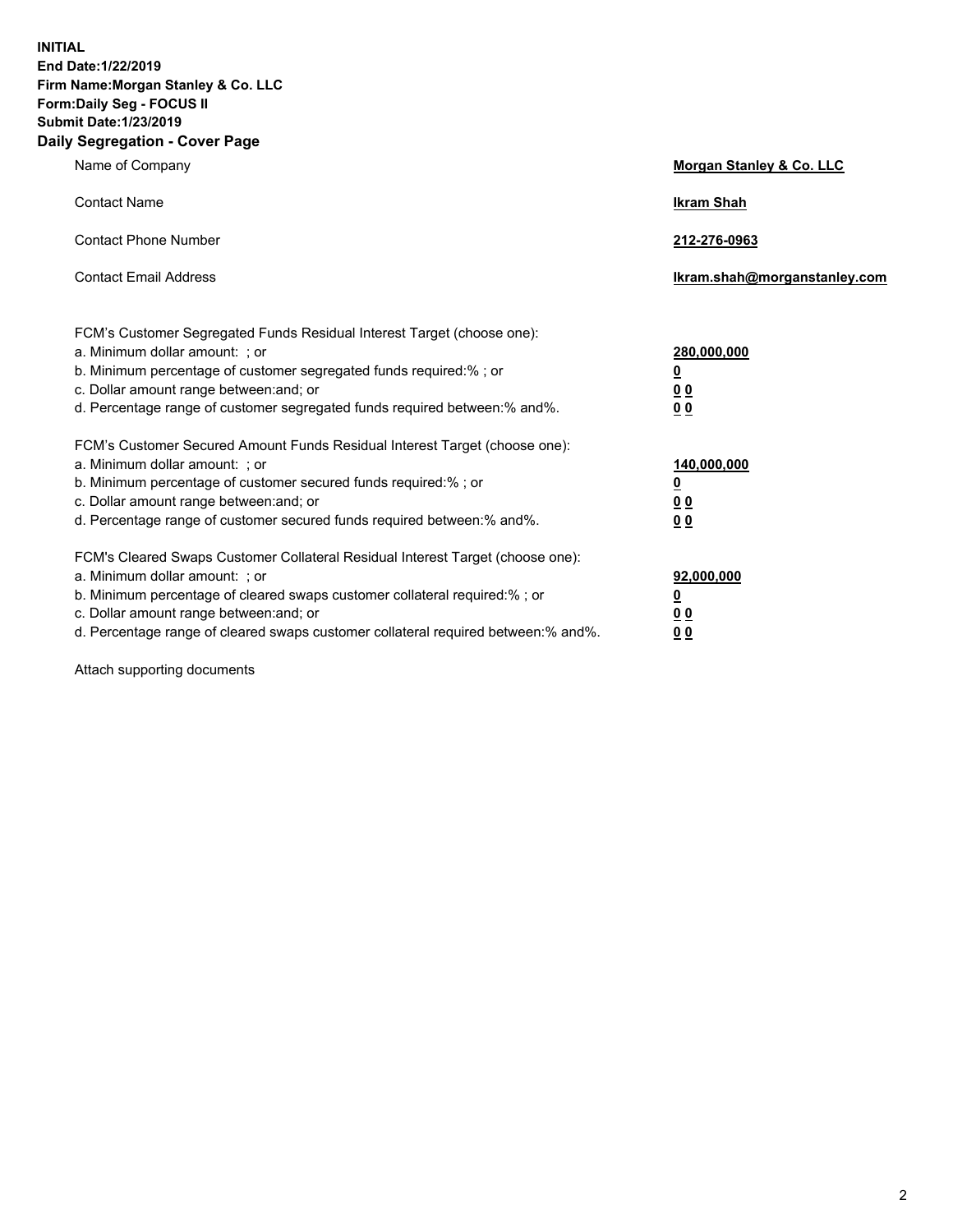## **INITIAL End Date:1/22/2019 Firm Name:Morgan Stanley & Co. LLC Form:Daily Seg - FOCUS II Submit Date:1/23/2019**

## **Daily Segregation - Secured Amounts**

Foreign Futures and Foreign Options Secured Amounts Amount required to be set aside pursuant to law, rule or regulation of a foreign government or a rule of a self-regulatory organization authorized thereunder 1. Net ledger balance - Foreign Futures and Foreign Option Trading - All Customers A. Cash **3,346,400,889** [7315] B. Securities (at market) **2,044,679,206** [7317] 2. Net unrealized profit (loss) in open futures contracts traded on a foreign board of trade **-286,264,758** [7325] 3. Exchange traded options a. Market value of open option contracts purchased on a foreign board of trade **5,242,076** [7335] b. Market value of open contracts granted (sold) on a foreign board of trade **-5,087,380** [7337] 4. Net equity (deficit) (add lines 1. 2. and 3.) **5,104,970,033** [7345] 5. Account liquidating to a deficit and account with a debit balances - gross amount **134,205,976** [7351] Less: amount offset by customer owned securities **-133,325,988** [7352] **879,988** [7354] 6. Amount required to be set aside as the secured amount - Net Liquidating Equity Method (add lines 4 and 5) 7. Greater of amount required to be set aside pursuant to foreign jurisdiction (above) or line 6. FUNDS DEPOSITED IN SEPARATE REGULATION 30.7 ACCOUNTS 1. Cash in banks A. Banks located in the United States **462,783,383** [7500] B. Other banks qualified under Regulation 30.7 **914,829,347** [7520] **1,377,612,730** 2. Securities A. In safekeeping with banks located in the United States **147,813,303** [7540] B. In safekeeping with other banks qualified under Regulation 30.7 **0** [7560] **147,813,303** [7570] 3. Equities with registered futures commission merchants A. Cash **6,420,390** [7580] B. Securities **0** [7590] C. Unrealized gain (loss) on open futures contracts **-53,974** [7600] D. Value of long option contracts **0** [7610] E. Value of short option contracts **0** [7615] **6,366,416** [7620] 4. Amounts held by clearing organizations of foreign boards of trade A. Cash **0** [7640] B. Securities **0** [7650] C. Amount due to (from) clearing organization - daily variation **0** [7660] D. Value of long option contracts **0** [7670] E. Value of short option contracts **0** [7675] **0** [7680] 5. Amounts held by members of foreign boards of trade A. Cash **2,154,220,578** [7700] B. Securities **1,896,865,903** [7710] C. Unrealized gain (loss) on open futures contracts **-286,210,784** [7720] D. Value of long option contracts **5,242,076** [7730] E. Value of short option contracts **-5,087,380** [7735] **3,765,030,393** 6. Amounts with other depositories designated by a foreign board of trade **0** [7760] 7. Segregated funds on hand **0** [7765] 8. Total funds in separate section 30.7 accounts **5,296,822,842** [7770] 9. Excess (deficiency) Set Aside for Secured Amount (subtract line 7 Secured Statement Page 1 from Line 8)

- 10. Management Target Amount for Excess funds in separate section 30.7 accounts **140,000,000** [7780]
- 11. Excess (deficiency) funds in separate 30.7 accounts over (under) Management Target **50,972,821** [7785]

**0** [7305]

**5,105,850,021** [7355]

## **5,105,850,021** [7360]

[7530]

[7740] **190,972,821** [7380]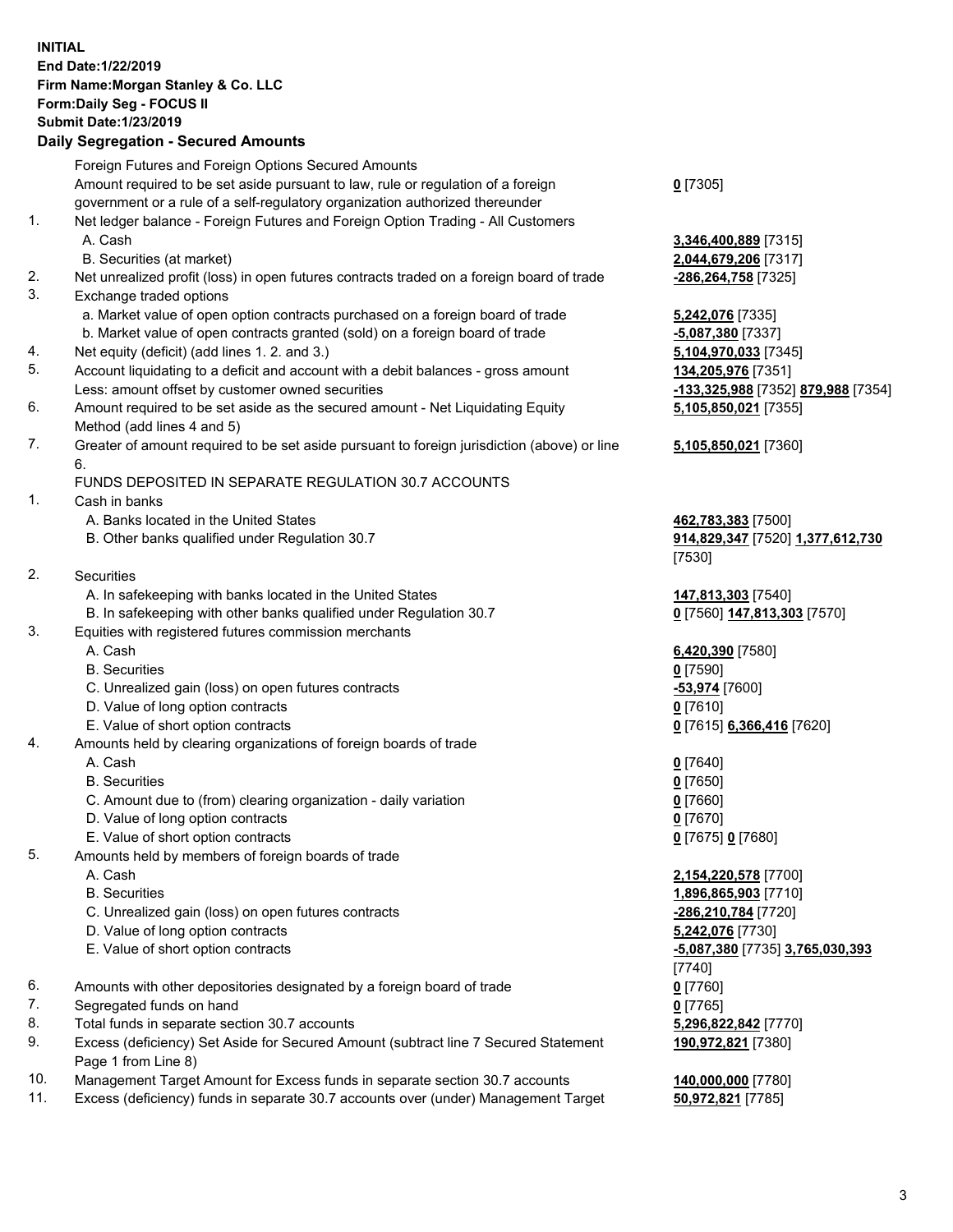**INITIAL End Date:1/22/2019 Firm Name:Morgan Stanley & Co. LLC Form:Daily Seg - FOCUS II Submit Date:1/23/2019 Daily Segregation - Segregation Statement** SEGREGATION REQUIREMENTS(Section 4d(2) of the CEAct) 1. Net ledger balance A. Cash **7,533,747,260** [7010] B. Securities (at market) **6,273,693,114** [7020] 2. Net unrealized profit (loss) in open futures contracts traded on a contract market **2,689,320,677** [7030] 3. Exchange traded options A. Add market value of open option contracts purchased on a contract market **345,631,850** [7032] B. Deduct market value of open option contracts granted (sold) on a contract market **-416,124,400** [7033] 4. Net equity (deficit) (add lines 1, 2 and 3) **16,426,268,501** [7040] 5. Accounts liquidating to a deficit and accounts with debit balances - gross amount **599,548,340** [7045] Less: amount offset by customer securities **-596,853,790** [7047] **2,694,550** [7050] 6. Amount required to be segregated (add lines 4 and 5) **16,428,963,051** [7060] FUNDS IN SEGREGATED ACCOUNTS 7. Deposited in segregated funds bank accounts A. Cash **4,069,984,616** [7070] B. Securities representing investments of customers' funds (at market) **0** [7080] C. Securities held for particular customers or option customers in lieu of cash (at market) **629,800,645** [7090] 8. Margins on deposit with derivatives clearing organizations of contract markets A. Cash **6,436,413,307** [7100] B. Securities representing investments of customers' funds (at market) **0** [7110] C. Securities held for particular customers or option customers in lieu of cash (at market) **5,643,892,469** [7120] 9. Net settlement from (to) derivatives clearing organizations of contract markets **41,219,437** [7130] 10. Exchange traded options A. Value of open long option contracts **345,631,850** [7132] B. Value of open short option contracts **-416,124,400** [7133] 11. Net equities with other FCMs A. Net liquidating equity **8,115,318** [7140] B. Securities representing investments of customers' funds (at market) **0** [7160] C. Securities held for particular customers or option customers in lieu of cash (at market) **0** [7170] 12. Segregated funds on hand **0** [7150] 13. Total amount in segregation (add lines 7 through 12) **16,758,933,242** [7180] 14. Excess (deficiency) funds in segregation (subtract line 6 from line 13) **329,970,191** [7190]

- 15. Management Target Amount for Excess funds in segregation **280,000,000** [7194]
- 16. Excess (deficiency) funds in segregation over (under) Management Target Amount Excess

**49,970,191** [7198]